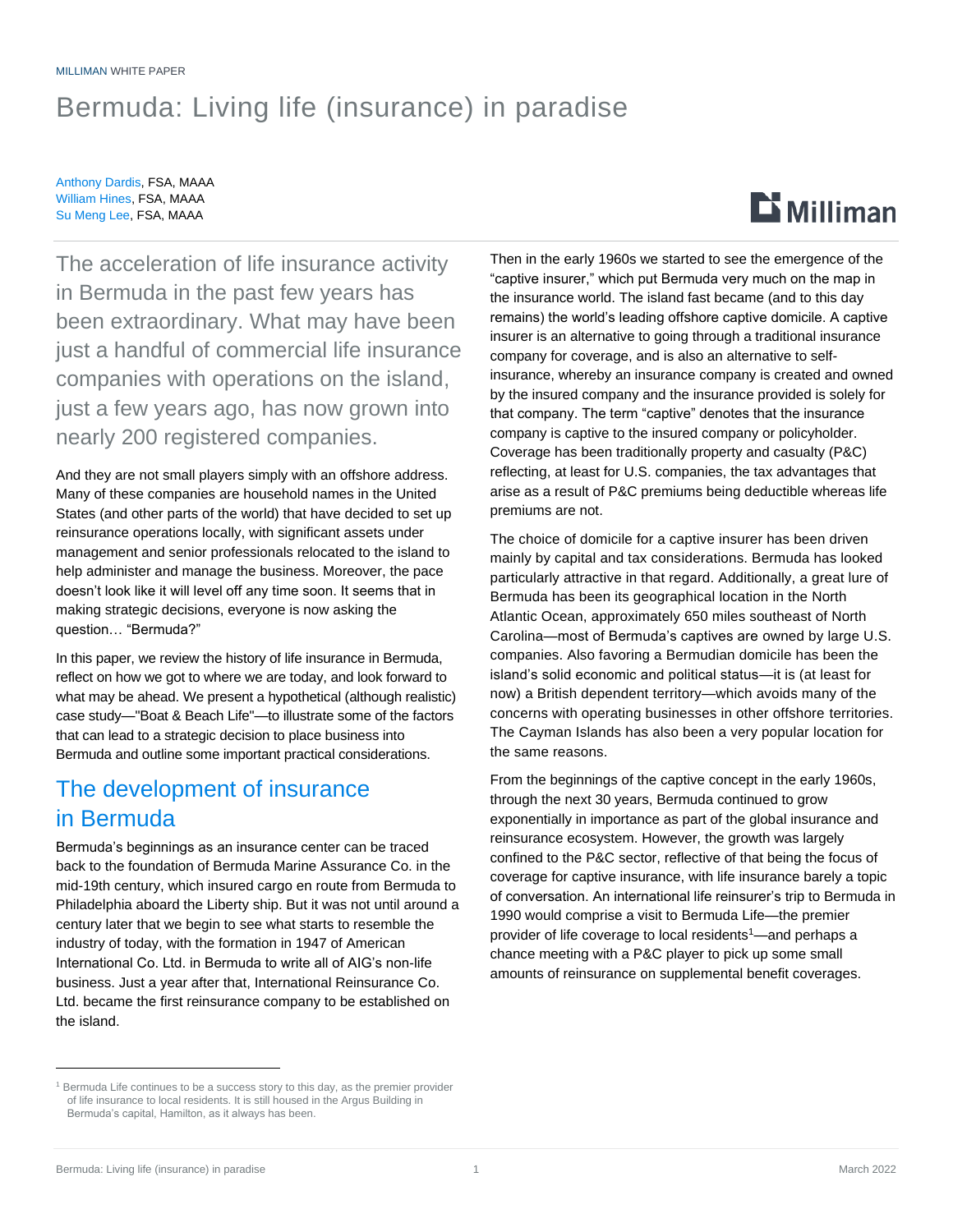In the mid-1980s foundations were starting to get laid for expansion of life insurance activity in Bermuda. In 1985, ACE Ltd. was created by Marsh & McLennan (already with a strong presence on the island) and Morgan Guaranty Trust to write excess liability and directors and officers (D&O) liability insurance. While originally formed in the Cayman Islands, ACE redomiciled to Bermuda the next year. Rolling forward to the early 21st century, and the heyday of variable annuities with guarantees, ACE began to aggressively reinsure such business from the United States, and place that business in Bermuda via its ACE Life Tempest Re subsidiary. It was to prove to be a turning point in how life insurers looked at Bermuda as an opportunity. ACE rapidly grew its variable annuity business in the years to come, continuing to place that business in Bermuda. A key part of the success of that program was a world class risk management discipline that enabled ACE's senior management to properly gauge and manage the complex risks associated with variable annuity guarantees. Best practice risk management is today a key theme behind the expansion of life insurance in Bermuda, and we return to this important factor later in this paper.

Other life operations at the time also started to see the opportunities and build their business. Activity in the life sector in Bermuda was picking up. And then, in the aftermath of the 2007- 08 global financial crisis, something happened—which brings us to the Athene story.

### Athene and Bermuda

In 1990, after the collapse of Drexel Burnham Lambert, its former head of mergers and acquisitions (M&A), Leon Black, and other Drexel alumni, created Apollo Advisers, a private equity firm. Apollo grew rapidly during the 1990s and the first decade of the new century. Having developed a niche in the area of distressed credit-risky securities, Apollo recognized a possible opportunity that could open up in the life insurance space. Life insurance liabilities were typically long-dated, and "sticky," inasmuch as there was high likelihood that the funds would remain under management for a very long period of time (illiquid liabilities), and historically the management of the assets of such were confined to Treasury bonds and relatively high-quality corporates. Was there a way in which Apollo could bring to bear its expertise in generating higher yields on such portfolios, and also potentially give itself a more permanent capital base? With that in mind, in 2008 Apollo, along with the former president of Sun America, Jim Belardi, and the former

head of the Bear Stearns Insurance Solutions Group, Chip Gillis, created Athene, with the stated objective of providing solutions to meet the growing need for tax-efficient savings vehicles to support Baby Boomers. Apollo also saw the capital and tax efficiencies that Bermuda offered, and a key part of the original strategy was the creation of Athene Life Re on the island. A life reinsurer's trips to the island from then on would now include a visit to Athene, albeit initially more as a visit of curiosity as to whether such an audacious strategy could have any legs at all.

Then, in 2012, Apollo took the life industry by storm with the purchase of Aviva's U.S. business, and placement of that business into Athene, winning a competitive deal that surprised everyone. The Aviva U.S. block represented at the time \$56 billion of statutory admitted assets, with one of the U.S. industry's largest portfolios of fixed and indexed annuity policies. Apollo's focus was always on the annuity block—in essence spreadbased products where investment risk is largely passed to the insured—and the Aviva life block was immediately sold to Global Atlantic Financial.

What was initially a curiosity for the life industry had become a startling reality, and it was clear that the Apollo and Athene partnership had created something that represented a paradigm shift in how annuity assets and liabilities could be managed. In the years to follow, increasingly more and more private equity and asset management firms sought to copy "the Athene model," moving to accumulate long-dated (especially fixed and deferred annuities) liabilities. Some of the key concepts behind this business model are as follows:

- Relatively illiquid long-dated liabilities can be matched by relatively illiquid long-dated assets.
- The private equity or asset management firm leverages its special expertise in alternative asset classes that traditional insurance investment shops do not have, for example deep expertise and experience in private debt and collateralized loan obligations (CLOs).
- Then a Bermudian entity (owned by the same parent as the life insurer) is used to reinsure the business offshore where there are less conservative reserving and capital requirements, plus favorable tax treatment. This frees up capital that can be used for other purposes—in short, a credit for reinsurance is obtained and hard assets taken out.
- Fixed annuities have a particular attraction as they have lower biometric and policyholder anti-selection risk, in addition to a lower cost of capital than other long-dated insurance liabilities (e.g., life insurance).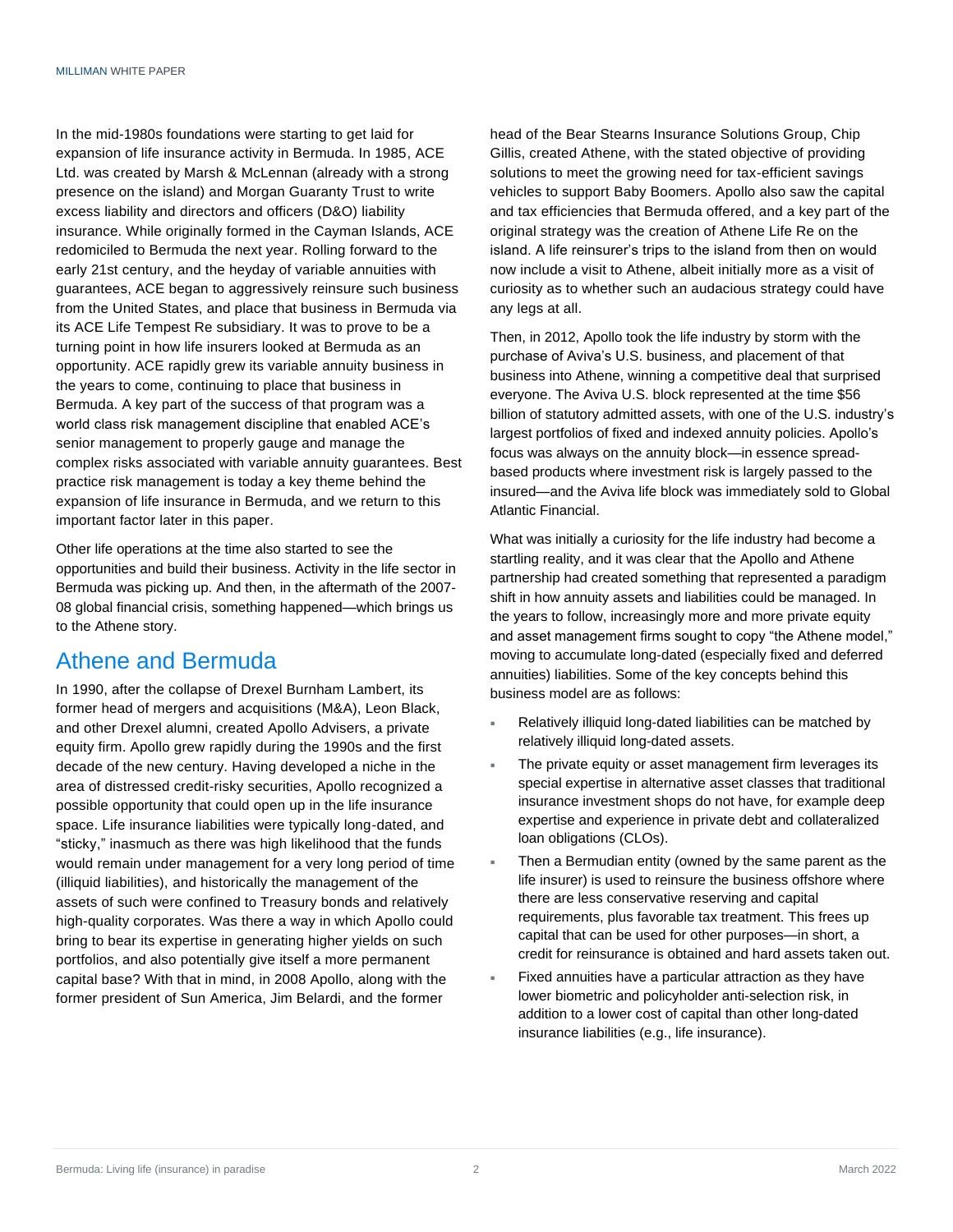## Bermuda today and looking ahead

Today in Bermuda the life insurance industry is flourishing and continues to grow. As of October 2021, there were 170 registered commercial life insurance companies, many of them associated with well-known large U.S. life insurers.

Certainly the activity of the private equity firms and the asset managers has been instrumental in getting us to where we are today, but the activities of the traditional insurers have also been vibrant on the island, as they seek to maintain competitiveness. For example, Global Atlantic, Legal & General, and Wilton Re all have long histories in Bermuda.

A development of particular note spearheaded by the traditional insurers is the concept of a "reinsurance sidecar," whereby an insurer sets up a reinsurance subsidiary to manage a particular block of business. A recent example of this is the creation of Martello Re, a specialist company just recently set up in Bermuda by MassMutual to manage the fixed annuity business acquired from Great American.

Looking forward, the growth of life insurance in Bermuda looks promising, for a number of reasons.

First, opportunities for improved profitability and/or product performance will continue, because of the following factors:

- Potentially a reduced total asset requirement (reserves plus required capital).
- Increased investment flexibility—fewer restrictions versus U.S. statutory. Indeed, it may be the case that an investment strategy for spread-based products that is focused on commodity-like public investing will no longer be viable from a competitive standpoint. Bermuda may have to be considered simply from a defensive perspective. That said, there are two sides to the coin. Investing into these new categories of asset undoubtedly introduces new complexities and risks that life insurers need to manage. As life insurers expand their portfolios and strive for yield, they will also need to understand the risks a new asset portfolio brings, as well as addressing the regulatory constraints. In this way, the broadening of the potential asset mix creates tremendous opportunity, but the risks need to be carefully evaluated and gauged against all the key metrics that are important to the corporation. Never has it been so important for the investment and risk areas to work together in making strategic asset allocation decisions.
- Potential tax benefits. This benefit is becoming less likely given the latest U.S. tax law, but some opportunities may still be available, and are being explored by companies.

Second, the U.S. markets are rich with capital, and certainly existing reinsurers and asset managers have demonstrated they are ready to deploy capital.

Third, there is increasing pressure on all companies from competitors that are already in Bermuda.

Last and not least, there continue to be many attractions to looking at Bermuda as a domicile:

- Long history as a reinsurance center.
- Large support network for starting up and running insurance businesses, including legal expertise, management firms, accounting firms, and actuarial expertise.
- Easy and quick to establish an insurer.
- Favorable regulatory environment—the local regulator is easy to work with and accessible.
- The Bermuda regulatory environment is well respected internationally—the commercial insurer regime has gained a level of mutual recognition with the United States and the European Union.
	- Solvency II equivalence: Allows European Union insurers with Bermuda affiliates to use Bermuda Monetary Authority (BMA) regulations and required capital without recalculation under Solvency II.
	- Qualified jurisdiction and reciprocal jurisdiction status with the National Association of Insurance Commissioners (NAIC): Enables potential reduction in qualified or no reciprocal collateral in order to receive full reserve credit with new credit for reinsurance law.

Counterbalancing these very positive trends, some uncertainties do remain that could impact the market:

- Impact of the Base Erosion Anti-Abuse Tax (BEAT)
- Global minimum tax
- Tightening of U.S. reserving and capital requirements to restrict reinsurance credits from affiliates

## Case study: Boat & Beach Life

We now present a hypothetical (although realistic) case study to illustrate some of the factors that can lead to a strategic decision to place business into Bermuda, and hint at what may still be to come. The case study also demonstrates the importance of a strong risk management discipline, and an understanding of the impact of strategies, across multiple financial lenses where the company is moving more into assets outside the publicly traded space. Specifically:

- The case study examines the impact on reserves and capital, tax, and hence distributable earnings and embedded value (EV), of moving an annuity portfolio invested in traditional assets from the United States to Bermuda
- It then explores the flexibility offered on the investment side by having the business domiciled in Bermuda versus the United States.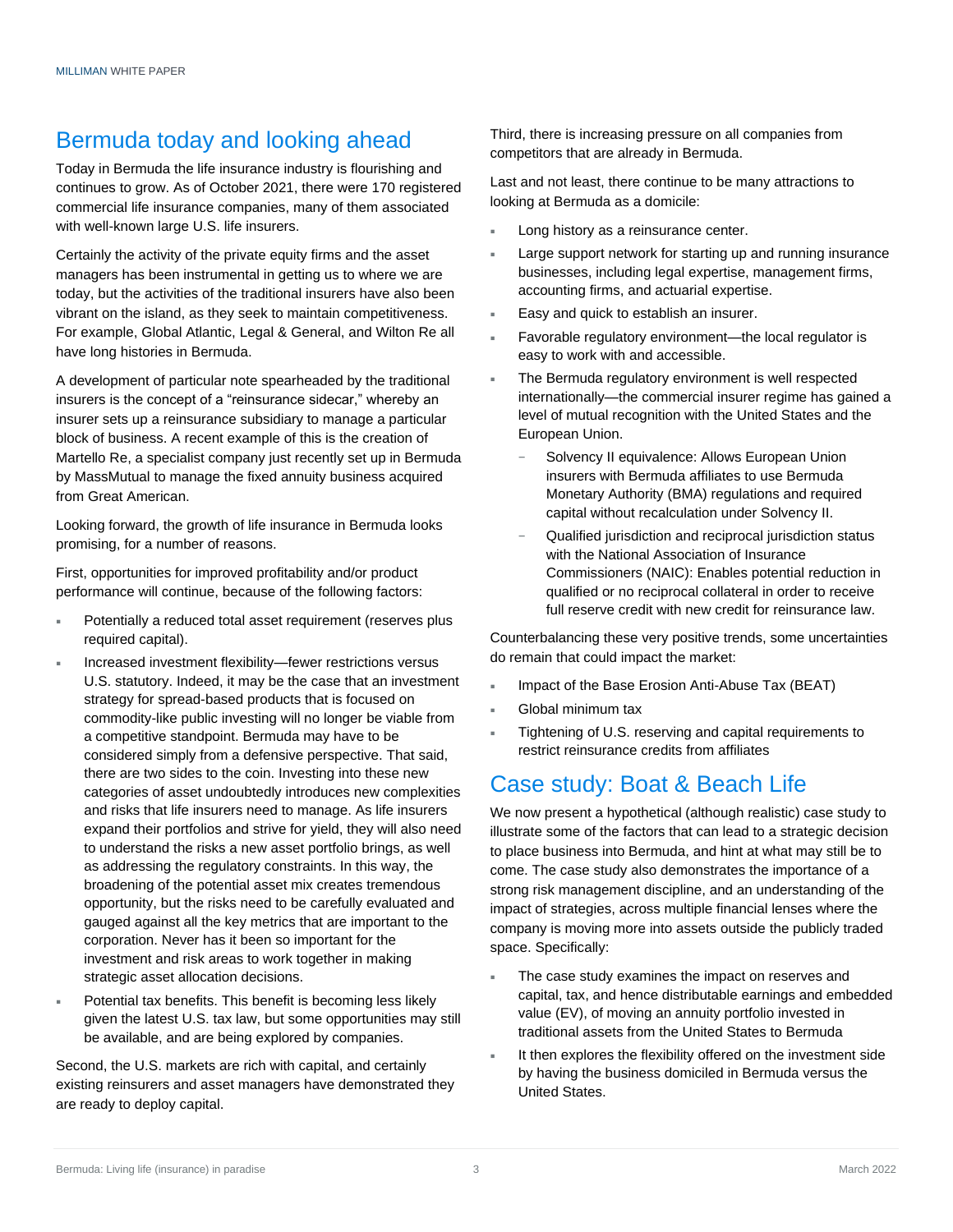The modeling has been performed using Milliman's flagship technology and software platform, Integrate®.

#### **BOAT & BEACH LIFE: PORTFOLIO PROFILE**

Much of the recent activity in Bermuda has been around the management of fixed and indexed annuity portfolios, with some also in the structured settlements and traditional life space. It is also expected that we will see increased activity around universal life and pension risk transfer (PRT) portfolios, but more generally around liabilities that are asset-intensive in nature, reflecting the fact that much of the recent activity in Bermuda has had at its core an investment play. For this reason, we have created our

hypothetical life insurer, Boat & Beach Life, to be a writer of fixed indexed annuities (FIAs), the majority with guaranteed living withdrawal benefit (GLWB) features.

We start by assuming that the company is currently domiciled in the United States. Its balance sheet comprises approximately \$4.1 billion of reserves. The assets backing these liabilities comprise mostly high-quality bonds, plus some commercial mortgage loans (CMLs) and commercial mortgage obligations (CMOs). Assets and liabilities are well matched by Macaulay duration. The tables in Figure 1 summarize the asset-liability profile of Boat & Beach Life.

#### **FIGURE 1: BOAT & BEACH LIFE: ASSET-LIABILITY PROFILE**

#### **ASSETS LIABILITIES**

- Conservative asset allocation, no exposure to alternative assets
- Overall high credit rating
- Well-matched to liability profile
- Due to decline in interest rates, substantial unrealized capital gains, specifically market value / book value =  $107\%$
- **Existing IMR of \$30 million due to historical realized capital gains** from interest rates

- FIA in-force block with average duration of 8.6
- Products with both 7-year and 10-year surrender charge schedules with market value adjustment (MVA) feature
- Includes GLWB rider with explicit rider charge
- Product includes premium and interest bonuses

# **BASIS INITIAL YIELD** Municipal Bonds 2 Book Yield 3.48% Commercial Mortgages 12 Market Yield **2.45** Structured Assets 11

# Assets 6% **8.7** Government Bonds 6% Private Bonds 26 **Total 100%**

#### **MACAULAY DURATION INVESTMENT COMPOSITION FIXED MATURITIES BY CREDIT RATING**

| <b>Assets</b>     | 8.7                  | Government Bonds            | 6% | AAA                | 1%   |
|-------------------|----------------------|-----------------------------|----|--------------------|------|
| Liabilities       | 8.6                  | <b>Public Bonds</b>         | 43 | AA                 |      |
|                   |                      | <b>Private Bonds</b>        | 26 | $\overline{A}$     | 33   |
| <b>BASIS</b>      | <b>INITIAL YIELD</b> | <b>Municipal Bonds</b>      | 2  | <b>BBB</b>         | 50   |
| <b>Book Yield</b> | 3.48%                | <b>Commercial Mortgages</b> | 12 | <b>BB</b> or lower | 9    |
| Market Yield      | 2.45                 | <b>Structured Assets</b>    | 11 | <b>Total</b>       | 100% |
|                   |                      |                             |    |                    |      |

It should be noted that as Boat & Beach Life is a writer of a single product type—not uncommon in Bermuda—there are particular advantages from having a Bermuda domicile compared to one in the United States. In the discussion of the case study that follows these aspects will be highlighted as we get to them.

From a U.S. statutory perspective, the balance sheet and profit signature of the business are shown in the table and associated chart in Figure 2. U.S. statutory earnings show a conservative reserve build up as surrender charges run off in early years. The methodology and assumptions used for the projections are as follows:

Standard projection mechanism for FIA products, cash flow projection with best estimate assumptions and reserve valuation under Actuarial Guideline (AG) 35.

- A standard forward scenario is used over the projection, which assumes interest rates follow the implied Treasury curve.
- Policyholder behavior assumptions are based on typical industry assumptions.
- Expenses are based on typical industry assumptions with allocated expenses.
- Crediting strategy is based on typical industry rate-setting expectations.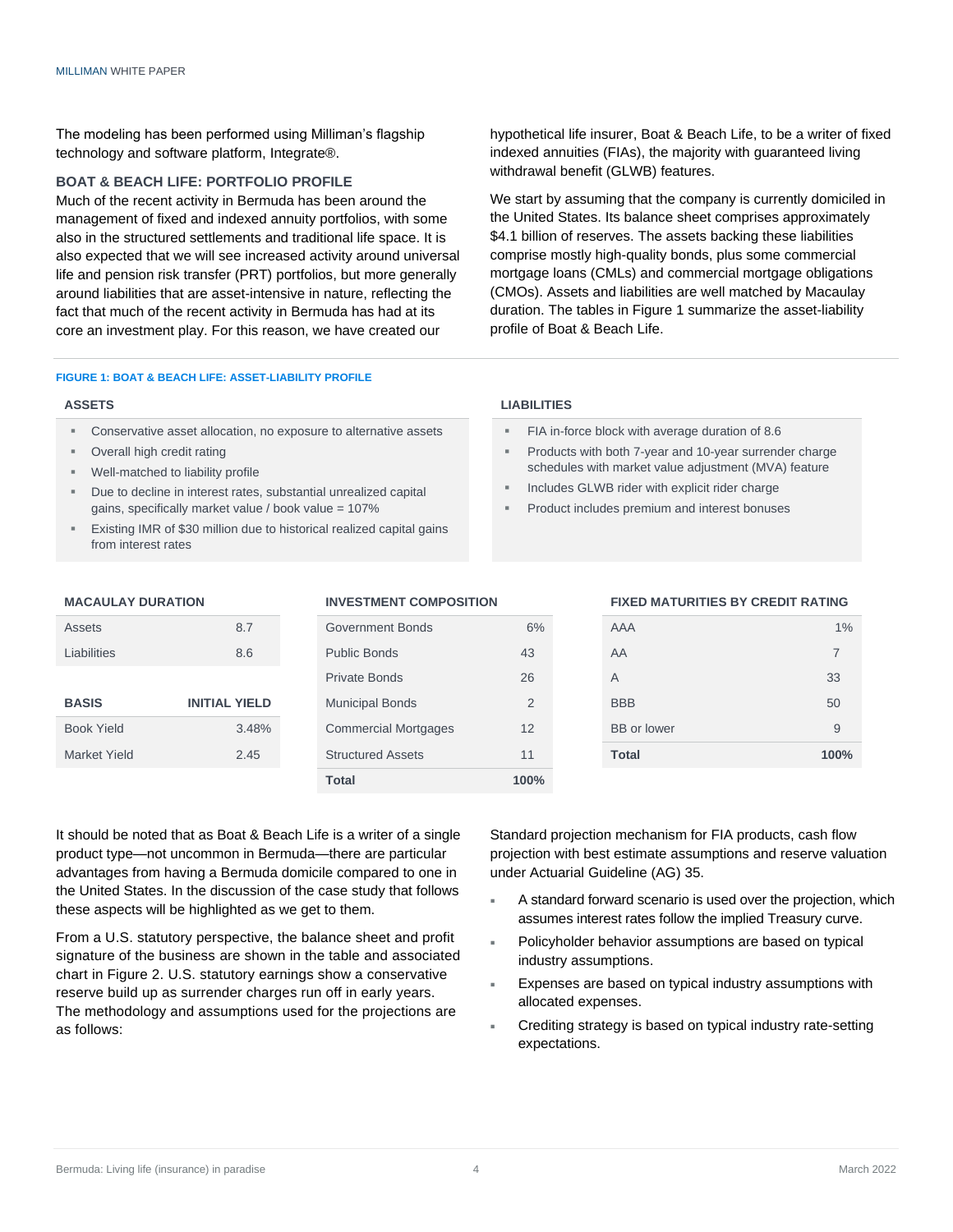#### **FIGURE 2: BOAT & BEACH LIFE: STATUTORY BALANCE SHEET AND PROFIT SIGNATURE**

#### **US STATUTORY BALANCE SHEET (US\$M)**

| Assets                             |         |              |        |  |
|------------------------------------|---------|--------------|--------|--|
| <b>Invested Assets</b>             | \$4,498 | 100          |        |  |
| Accrued Income                     | 36      | 75<br>50     |        |  |
| <b>Total Assets</b>                | \$4,534 | 25           |        |  |
| Liabilities and Surplus            |         |              |        |  |
| <b>Reserves</b>                    | \$4,141 | (25)         |        |  |
| Interest Maintenance Reserve       | 30      | (50)<br>(75) |        |  |
| <b>Total Liabilities</b>           | \$4,171 | (100)        |        |  |
| Total Statutory Surplus (350% RBC) | \$363   |              | 1<br>ς |  |
|                                    |         |              |        |  |

#### **Sources of Earnings (\$M)**



#### **BOAT & BEACH LIFE: FINANCIAL IMPACT OF MOVING BUSINESS TO BERMUDA**

We assume that from a U.S. statutory perspective Boat & Beach Life is targeting capital at 350% of NAIC Risk-Based Capital (RBC) at the Company Action Level (CAL), and from a Bermudian Economic Balance Sheet (EBS) perspective 150% of the Bermuda Solvency Capital Requirement (BSCR). These levels of target capital are a reasonable "middle ground" for what is typically held in practice by companies in the respective jurisdiction. Note that we are focused on NAIC RBC CAL and Bermuda EBS as they tend to be the binding constraints as far as the Total Asset Requirements (TARs) are concerned.

What now happens if we relocate the business to Bermuda?

From a target capital perspective, on balance the impact is a positive one. While there is a hit as a result of BSCR having relatively higher capital charges for the high-quality assets held by Boat & Beach Life, there are impacts the other way as a result of the assets and liabilities being well matched and of diversification.

#### Specifically:

- **Asset rate risk**: BSCR is more punitive toward AA/BBBrated assets, which is the majority of the asset portfolio.
- **Interest rate risk**: Well-matched liabilities and asset portfolios are viewed more favorably under BSCR, especially under the new regime where there is no minimum floor charge similar to that under U.S. RBC regime.
- **Diversification benefit**: The BCSR regime benefits from the stronger degree of diversification. The old regime is a formula-based covariance adjustment that provides diversification credit between the asset, interest rate, and insurance risks. The new regime implemented a correlation matrix approach that results in less diversification credit compared to the old regime, but a company writing a single product is still able benefit from risk aggregation in Bermuda compared to onshore.

A summary of the overall capital impacts on Boat & Beach Life's portfolio is shown in Figure 3.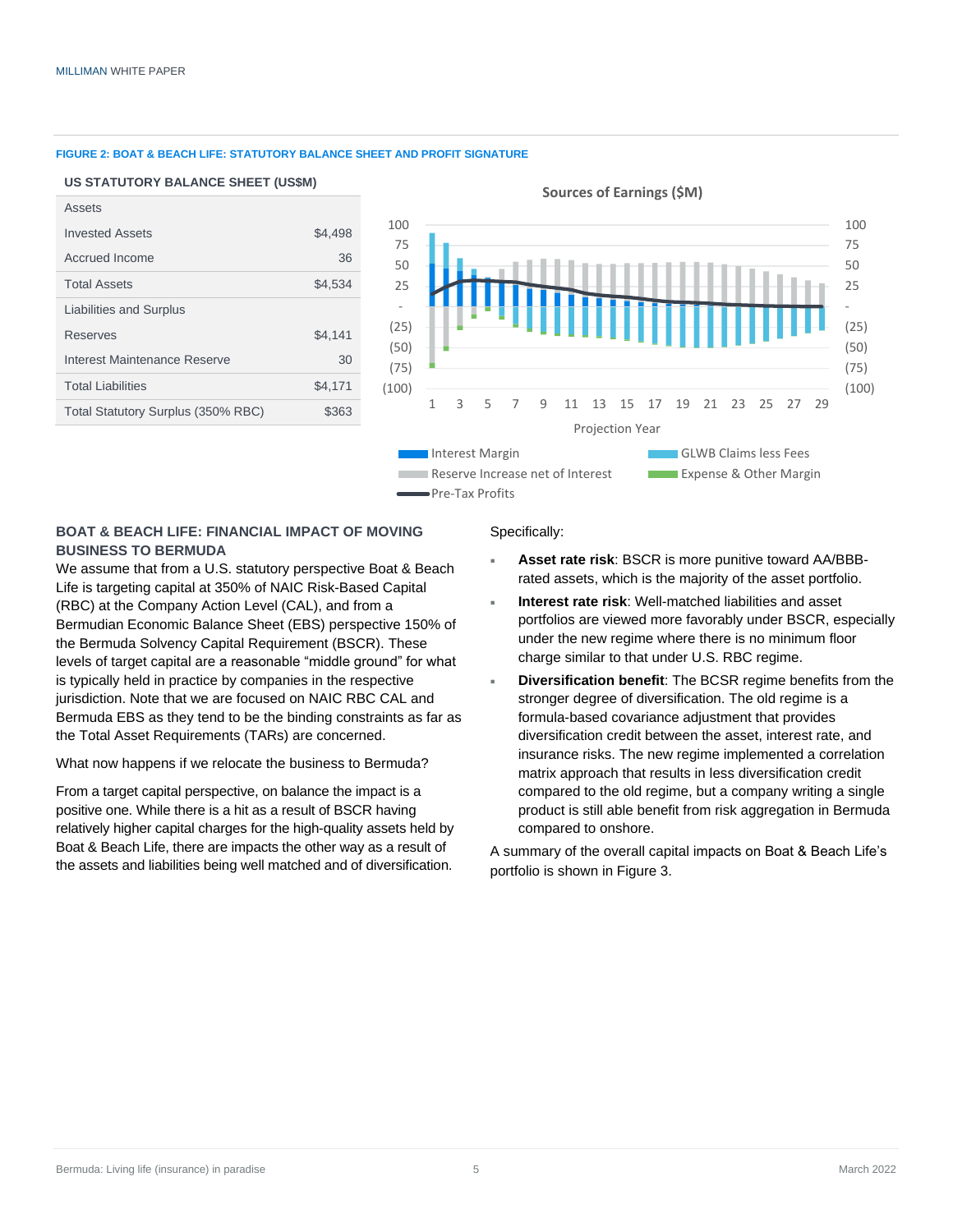#### **FIGURE 3: BOAT & BEACH LIFE: REQUIRED CAPITAL IMPACTS OF MOVING BUSINESS FROM U.S. TO BERMUDA JURISDICTION**

#### **NAIC RISK-BASED CAPITAL (USD, MILLIONS)**

#### **BERMUDA SOLVENCY CAPITAL REQ. (USD, MILLIONS)**

| <b>Risks</b>                      |                | <b>Risks</b>                   | <b>Old Regime</b> | <b>New Regime</b> |
|-----------------------------------|----------------|--------------------------------|-------------------|-------------------|
| C1 Risk - Bonds                   | \$32           | Mkt Risk - Bonds               | \$86              | \$86              |
| C1 Risk – CMBS                    | $\overline{0}$ | Mkt Risk - CMBS                | $\mathbf{0}$      | $\mathbf{0}$      |
| $C1$ Risk – CMLs                  | 4              | Mkt Risk – CMLs                | 2                 | 2                 |
| C1 Risk - Concentration           | 3              | Mkt Risk - Concentration       | 9                 | 9                 |
| C1 Asset Risk                     | 40             | Mkt Risk - Interest Rates      | 42                | 38                |
| C <sub>2</sub> Insurance Risk     | $\overline{0}$ | <b>Insurance Risk</b>          | 21                | 21                |
| C <sub>3</sub> Interest Rate Risk | 64             | <b>Diversification Benefit</b> | (60)              | (47)              |
| <b>C4 Business Risk</b>           | $\overline{0}$ | <b>Operational Risk</b>        | 3                 | 5                 |
| <b>Diversification Benefit</b>    | $\overline{0}$ | <b>100% BSCR</b>               | 103               | 115               |
| <b>CAL RBC</b>                    | \$104          | <b>150% BSCR</b>               | 154               | 172               |
| 350% of CAL RBC                   | \$363          | Transition/Reported BSCR*      | \$106             |                   |
|                                   |                | 150% of Transition BSCR        | \$160             |                   |

\* Bermuda-reported BSCR reflects the phased-in from the old regime to new regime, starting in 2019 and to be completed by 2028.

In addition to the capital impact, there are positive impacts on surplus as a result of asset mark-to-market under the Bermudian requirements, and lower reserve requirements. Specifically, for the immediate point-in-time position for Boat & Beach Life, re-domiciling the business from the United States to Bermuda results in \$465 million of free surplus created due to the following:

- Interest Maintenance Reserve (IMR) release: IMR is released as it is not part of asset requirements (i.e., technical provisions) under Bermuda requirements.
- Reserve release: Reserve is released via the update of U.S. statutory assumptions to best-estimate assumptions and methodologies under Bermuda requirements, inclusive of the risk margin component.
- Mark-to-market adjustment: Increase in asset valuation from book value basis to market value basis.
- Capital requirements Decrease in capital requirements from U.S. 350% RBC CAL to 150% BSCR capital regimes.

A schematic showing the balance sheet impact of Boat & Beach Life moving from a U.S. to a Bermuda domicile is shown in Figure 4.



#### **FIGURE 4: BOAT & BEACH LIFE: SCHEMATIC SHOWING STATUTORY BALANCE SHEET IMPACT OF TRANSITION FROM UNITED STATES TO BERMUDA**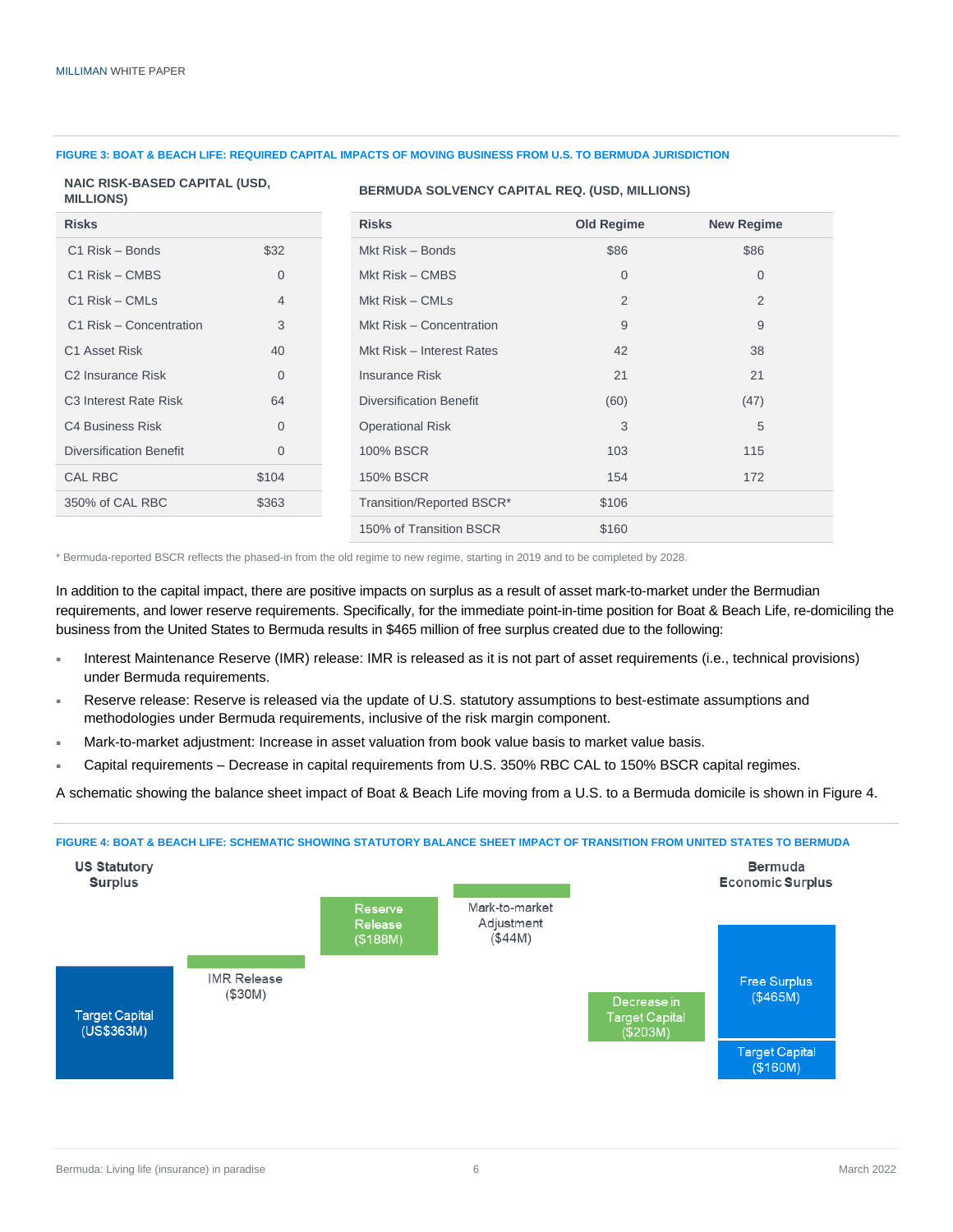Looking at the projections of the business, the profit signature of re-domiciling from the United States to Bermuda is also markedly different for Boat & Beach Life. Some key features are as follows:

- Bermuda profits are front-loaded through the initial free surplus release as a result of transition to the Bermuda economic basis.
- U.S. earnings show higher profit after the first year as a result of reserve release from conservatism and higher investment margin due to historical book yields exceeding current market yields.
- **Bermuda earnings also include a release of the risk margin** over time as both capital and reserves run off.

The charts in Figure 5 compare the projected distributable earnings over 10 years under the U.S. versus Bermudian regimes. Note that in practice there may be collateral requirements to consider, which will have a dampening effect on surplus creation. This important point is returned to later.

#### **FIGURE 5: BOAT & BEACH LIFE: COMPARISON OF PROJECTED DISTRIBUTABLE EARNINGS, UNITED STATES VS. BERMUDA**



2022 2023 2024 2025 2026 2027 2028 2029 2030 2031

\* Note that the first year surplus release of \$465 million is not included in this chart.

As a natural extension of looking at the projection of distributable earnings, we can also look at the impact on the present value of those earnings, or EV. To the extent EV represents the cashgenerating ability of the organization and is often the starting point for negotiations in M&A and reinsurance transactions, it is instructive to look at the impact on this basis of moving from the United States to Bermuda.

In deriving EV for Boat & Beach Life, the following assumptions are made:

Margin

Earnings

Total Distributable

- Boat & Beach Life is not a U.S. taxpayer.
- Federal income tax  $(FIT) = 21\%$
- Federal excise tax  $(FET) = 1%$
- Projected years of distributable earnings = 30

-

20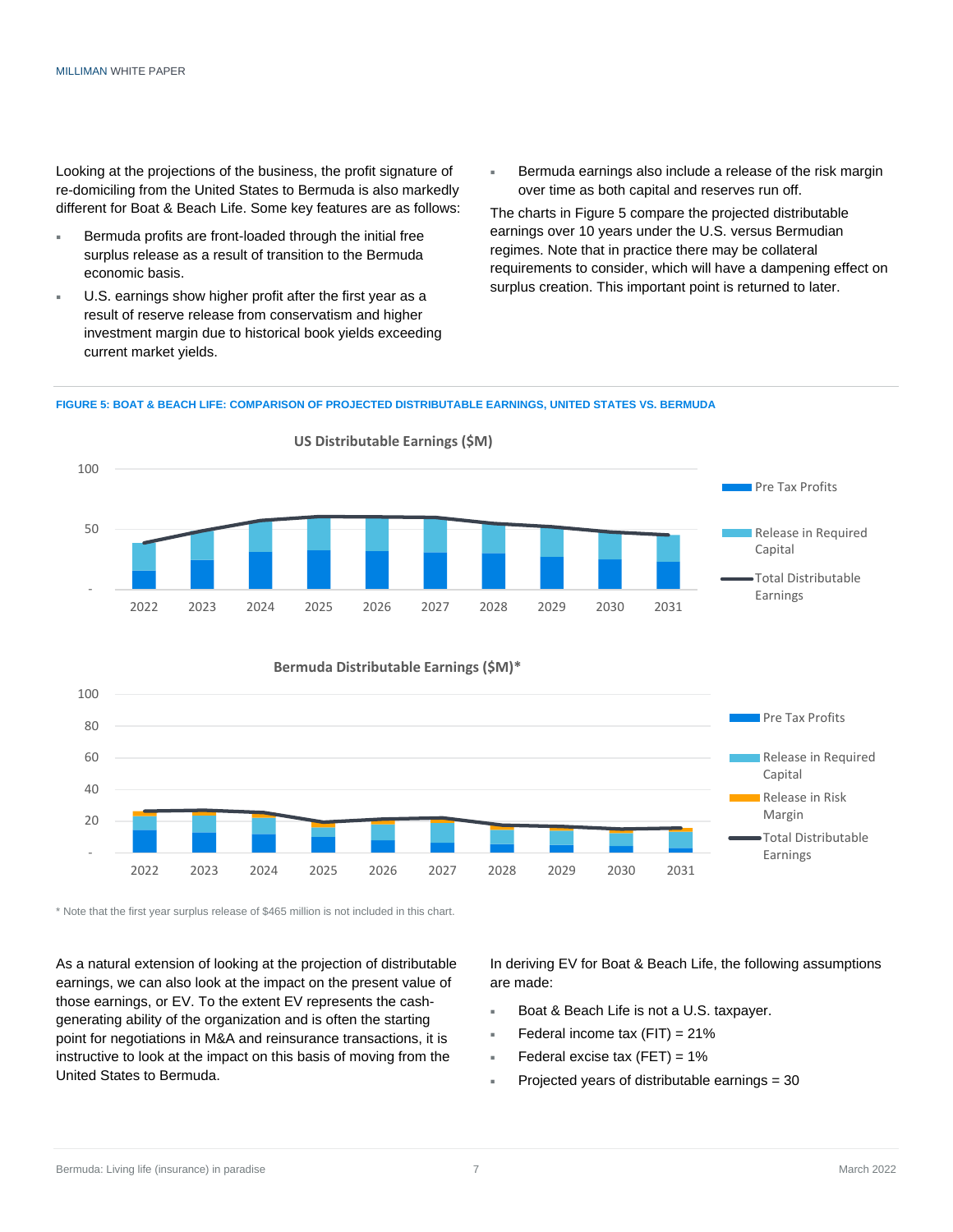EV is then defined as the present value of pretax profit, less the impact of FIT, and the release of required capital.

The components of EV on a U.S. statutory basis, and then the impact on EV of moving to a Bermuda economic basis, including the profit from the changes in TAR, is summarized in the tables in Figure 6. Overall, there is a significant uplift in EV from the transition, driven by the very significant surplus release that arises as a result of moving from the United States to the Bermudian EBS requirement, at a 10% discount rate a move from \$371 million to \$531 million.

#### **FIGURE 6: EV AND IMPACTS**

#### **COMPONENTS OF EMBEDDED VALUE U.S. STATUTORY (USD, MILLIONS)**

|                                    | <b>EV Discount Rates</b> |       |       |  |
|------------------------------------|--------------------------|-------|-------|--|
| Component                          | 8%                       | 10%   | 12%   |  |
| Value of Pretax Profit             | \$218                    | \$194 | \$174 |  |
| Federal Income Tax                 | (33)                     | (30)  | (27)  |  |
| <b>Release of Required Capital</b> | 235                      | 207   | 180   |  |
| Total                              | \$420                    | \$371 | \$327 |  |

#### **EMBEDDED VALUE MOVEMENT ANALYSIS, U.S. STATUTORY TO BERMUDA EBS (USD, MILLIONS)**

**EV Discount Rates**

|                            | LV DISCOUTIL INGLES |       |       |
|----------------------------|---------------------|-------|-------|
| Components                 | 8%                  | 10%   | 12%   |
| EV, U.S. Stat. Basis       | \$420               | \$371 | \$327 |
| Profit From Changes in TAR | (318)               | (294) | (270) |
| Impact of Excise Tax       | (9)                 | (12)  | (14)  |
| Initial Surplus Release    | 465                 | 465   | 465   |
| EV, Bermuda Economic Basis | \$558               | \$531 | \$508 |

The analysis so far has not considered any possible collateral requirements, and as hinted at earlier bringing such into account could have a significant impact. To give a feel for how significant this could be, the case study model has been run using an assumption that the collateral requirements for reinsuring the business to Bermuda are set at 103% of U.S. statutory reserves and IMR.

The consideration of collateral has a significant dampening impact on EV due to the reduction in surplus release, as summarized in the table in Figure 7. However, a very strong positive impact remains as a result of the move from the United States to Bermuda. At a 10% risk discount rate, while the Bermudian-based EV has gone from \$531 million to \$483 million, there is still a very significant uplift in moving from the United States to Bermuda.

#### **FIGURE 7: EMBEDDED VALUE MOVEMENT ANALYSIS, U.S. STATUTORY TO BERMUDA EBS, AFTER ALLOWING FOR COLLATERAL REQUIREMENTS (USD, MILLIONS)**

|                            | <b>EV Discount Rates</b> |       |       |  |
|----------------------------|--------------------------|-------|-------|--|
| Component                  | 8%                       | 10%   | 12%   |  |
| EV, U.S. Stat. Basis       | \$420                    | \$371 | \$327 |  |
| Profit From Changes in TAR | (148)                    | (131) | (113) |  |
| Impact of Excise Tax       | (9)                      | (12)  | (14)  |  |
| Initial Surplus Release    | 254                      | 254   | 254   |  |
| EV, Bermuda Economic Basis | \$517                    | \$482 | \$454 |  |

In summary, the impact from tax and capital requirements, after allowing for collateral requirements, has generated an increase in EV of \$111 million at a 10% discount rate as a result of the redomicile of Beach & Boat Life's business from the United States to Bermuda.

**BOAT & BEACH LIFE: IMPACT OF ALTERNATIVE ASSETS** The analysis described so far for Boat & Beach Life has assumed a relatively traditional investment portfolio, comprised mainly of high-quality corporate bonds, with some CMLs and CMOs. Under this portfolio, the overall impact of moving from a U.S. capital target of 350% RBC to a Bermudian capital target of 150% of BSCR was to lead to an increased capital requirement due to generally higher required capital on higher-quality corporate bonds. However, the position can be quite different depending on the specifics of the asset portfolio and in many cases the more esoteric asset classes have less conservative capital charges in Bermuda compared to the United States. In the following section, we explore a scenario where Boat & Beach Life not only enjoys the benefits of assets being marked to market and lower reserve requirements, but also lower asset capital charges as a result of moving business to Bermuda, because of holdings in alternative illiquid asset classes.

For this scenario, we show the impact of restructuring the asset portfolio of Boat & Beach Life so that there is now a 7% allocation to "Alternative Assets" (held at that level over the entire projection period). For simplicity, we define such assets as being equities with an expected yield of 10%. Under the BSCR regime, Alternative Assets are typically considered as equity with potential capital charges of 20%, 25%, or 35%, depending on the type of categorization. For the purpose of the case study, we have assumed 50% of the Alternative Assets in the 20% risk charge category and another 50% in the 35% risk charge category, resulting in a 27.5% aggregate risk charge for the Alternative Assets. Classification as equity has advantages over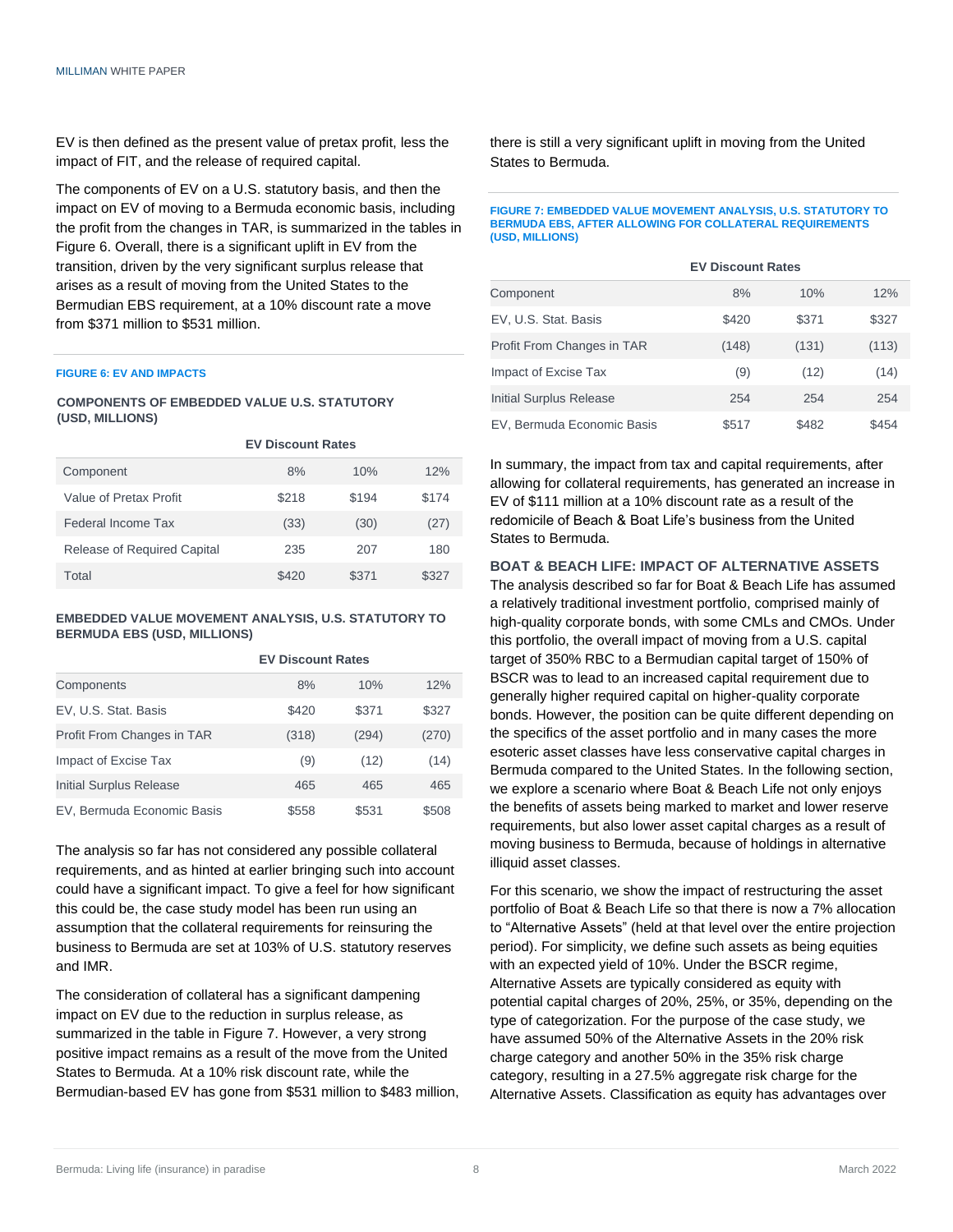U.S. RBC from a capital charge perspective, given the different capital multipliers as well as generous diversification benefits against fixed income assets.

The restructured asset portfolio for Boat & Beach Life is shown in Figure 8.

#### **FIGURE 8: RESTRUCTURED ASSET PORTFOLIO**

| Government Bonds            | 6%   |
|-----------------------------|------|
| Public Bonds                | 40   |
| Private Bonds               | 24   |
| <b>Municipal Bonds</b>      | 2    |
| <b>Commercial Mortgages</b> | 11   |
| <b>Structured Assets</b>    | 10   |
| <b>Alternative Assets</b>   | 7    |
| Total                       | 100% |

The tables in Figure 9 then show a comparison of the impact of the 7% investment in Alternative Assets compared to the original portfolio. The impact is an increase in target BSCR capital of just \$50 million, compared to an increase in target RBC capital of \$76 million.

#### **FIGURE 9: MARKET RISK CAPITAL REQUIREMENTS: BASELINE VS. ALTERNATIVE ASSETS**

**BSCR – BASELINE VS. ALTERNATIVE PORTFOLIO\* (USD, MILLIONS)**

|                                | <b>Baseline</b> | <b>Alts</b> |
|--------------------------------|-----------------|-------------|
| Mkt Risk - Fixed Income        | \$88            | \$82        |
| Mkt Risk – Equity              | $\Omega$        | 81          |
| Mkt Risk – Conc. and Int. Rate | 47              | 47          |
| <b>Market Risk</b>             | 105             | 156         |
| BSCR <sup>*</sup>              | 115             | 168         |
| <b>Transition Impact</b>       | (9)             | (28)        |
| <b>Reported BSCR</b>           | 106             | 140         |
| 150% of Reported BSCR          | \$160           | \$210       |

\* BSCR charge based on new regime.

#### **RBC – BASELINE VS. ALTERNATIVE PORTFOLIO (USD, MILLIONS)**

| <b>Risks</b>              | <b>Baseline</b> | Alts  |
|---------------------------|-----------------|-------|
| C1-cs (Common Stock Risk) | \$0             | \$75  |
| C1-o (Other Assets Risk)  | 40              | 37    |
| CAL RBC                   | 104             | 125   |
| 350% of CAL RBC           | \$363           | \$439 |

Once again, it is instructive to consider the overall impact on EV of the new strategy. From an EV perspective, the impact to consider is threefold:

- Pretax profit: Higher investment income from Alternative Assets.
- Federal income tax: Not applicable for Bermuda.
- Cost of capital: Higher risk requirement on Alternative Assets, partially offset by higher diversification.

Focusing on the impact on EV incorporating the impact of collateral requirements, the tables in Figures 10 and 11 show the impact on EV of incorporating Alternative Assets. On the U.S. side, the increase in investment income from Alternative Assets is dampened by the significant increase in cost of capital, as well as corresponding income tax. For Boat & Beach Life, this results in a U.S. EV increase of \$57 million under a 10% discount rate. In Bermuda, the impact on cost of capital is muted as the existing collateral requirement exceeds the BSCR target capital in much of the projection. As a result, for Bermuda there is a larger increase in EV of \$113 million under a 10% discount rate reflective of the higher investment income offsetting the relatively small increase in capital requirements.

#### **FIGURE 10: BERMUDA EV MOVEMENT ANALYSIS BASELINE TO ALTERNATIVE PORTFOLIO (USD, MILLIONS)**

**EV Discount Rates**

| Component                         | 8%    | 10%   | 12%   |
|-----------------------------------|-------|-------|-------|
| EV, Bermuda Baseline Portfolio    | \$517 | \$482 | \$454 |
| Increase in PreTax Profit         | 125   | 113   | 102   |
| Increase in Cost of Capital       | (0)   | (0)   | (0)   |
| EV, Bermuda Alternative Portfolio | \$643 | \$595 | \$556 |

For the purpose of the case study, the impact from the sale of the assets due to asset restructuring was not included. It should be noted that, in the United States, an entity would not be able to obtain the full market value of the assets immediately due to IMR requirements, which are not a factor under the Bermuda regime.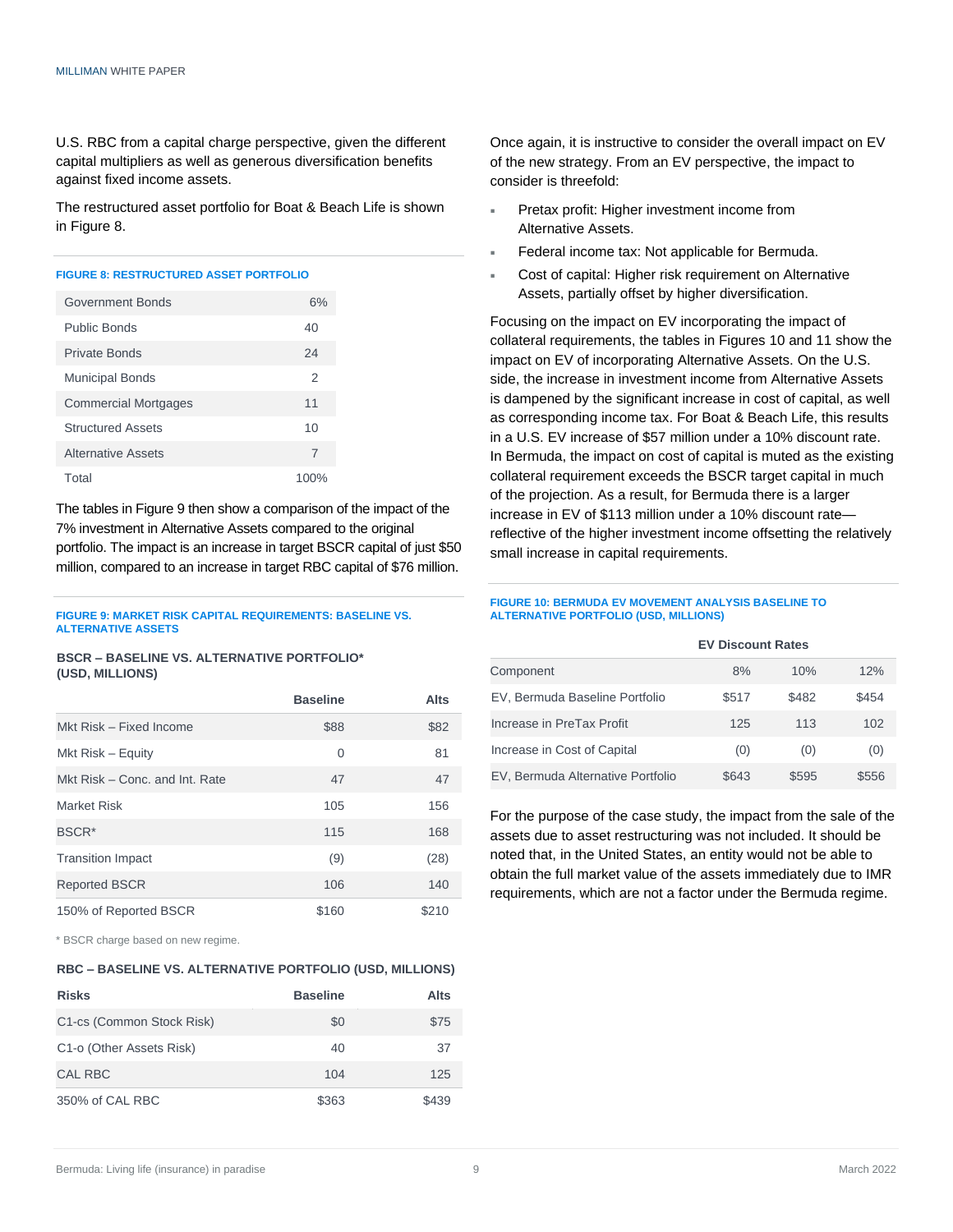#### **FIGURE 11: U.S. EV MOVEMENT ANALYSIS, BASELINE TO ALTERNATIVE PORTFOLIO (USD, MILLIONS)**

#### **EV Discount Rates**

| Components                     | 8%    | 10%   | 12%   |
|--------------------------------|-------|-------|-------|
| EV, U.S. Baseline Portfolio    | \$420 | \$371 | \$327 |
| Increase in Pretax Profit      | 125   | 112   | 102   |
| Increase in Federal Income Tax | (19)  | (17)  | (16)  |
| Increase in Cost of Capital    | (26)  | (38)  | (43)  |
| EV, U.S. Alternative Portfolio | \$501 | \$428 | \$370 |

#### **OTHER PRACTICAL CONSIDERATIONS IN GOING OFFSHORE**

In developing the Boat & Beach Life case study, certain simplifications have been made for the purposes of highlighting certain advantages of placing business in Bermuda. In practice, additional aspects may have impacts (possibly considerable impacts) and will need to be addressed. They may include, but are not limited to, the following.

#### **Other regulatory requirements and financial reporting/risk management considerations**

In the case study, when calculating EV the Bermuda collateral requirements for reinsured business have been brought into account. The importance of this aspect cannot be overemphasized. As a general point, there will be collateral and trust requirements for entities that do not have reciprocal jurisdiction or similar status under regulatory requirements in order to receive reinsurance credit. Additionally, a company may have its own collateral and trust requirements to satisfy internal risk framework and manage financial reporting volatility. The requirements are typically defined as a percentage of regulatory reserves (and can be on a book or market value basis), as we had assumed for the case study.

#### **Tax considerations**

One of the tax considerations would be the tax status of the Bermuda entity. A 953d election would be a U.S. taxpayer, subject to 21% FIT, while a non-953d would incur a 1% FET based on the reinsurance premium. A Bermuda entity that is also a U.S. taxpayer will be able to reflect capital adjustments in the BSCR calculations for deferred taxes.

Another aspect to consider would be the tax impact on the initial surplus release from moving the entity to Bermuda for Boat & Beach, which will depend on the tax position of the current U.S. entity.

#### **Special BSCR requirement for a new entity**

The BMA may require that a new entity set up in Bermuda hold higher levels of BSCR as it establishes the business offshore, compared to a more seasoned Bermudian insurer. It is not uncommon to see new entrants hold target capital levels at 180% of BSCR or higher.

#### **Interest rate environment and market value accounting**

In the current interest rate environment, the results of the case study show a fairly substantial mark-to-market on the asset portfolio. As the interest rate rises, this would dampen the impact of the market value of surplus released from moving to Bermuda. In addition, market value accounting tends to lead to more volatility in the balance sheet and earnings. This is an important area for risk management, especially during periods of market instability, such as the subprime mortgage global financial crisis in 2007 and 2008.

#### **Longevity risk charge**

Currently for FIA products with a GLWB rider there is no longevity risk charge in the BSCR framework. However, there have been discussions on the topic as to whether it would be appropriate to reflect the longevity risk charge for products with a GLWB rider, and how to best reflect it as part of the framework.

To illustrate the potential impact of this, we have rerun the case study model (before incorporating the Alternative Assets) incorporating attained age-based risk factors for immediate annuity payments on GLWB payments, which resulted in a net increase in the BSCR of \$110 million due to the change in insurance risk.

## Closing thoughts

In this paper, we have reviewed the history of life insurance in Bermuda, reflected on how we have gotten to where we are today, and looked forward to what may be ahead. We have used a hypothetical (although realistic) case study to illustrate some of the factors that can lead to a strategic decision to put business into Bermuda, and outlined some important practical considerations. We hope the reader has found it useful as a means to help understand some of the concepts and key dynamics. In particular, from an EV perspective, we highlighted potentially considerable benefits of a move from a U.S. statutory basis to Bermuda EBS, examining the impact from:

- Reserve/capital levels
- Tax
- Investment flexibility

These impacts are highlighted in the summary table for our case study in Figure 12.